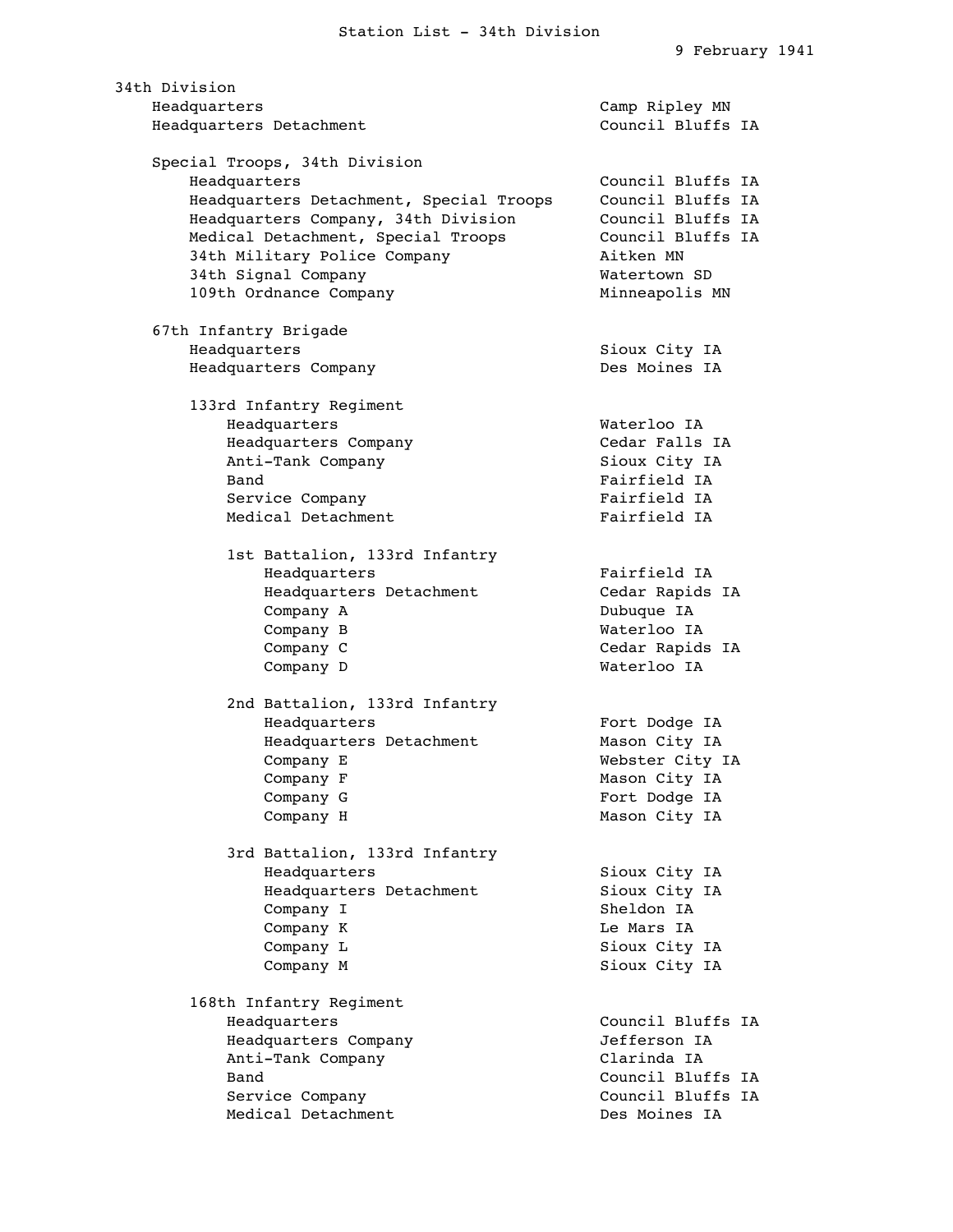1st Battalion, 168th Infantry Headquarters Des Moines IA Headquarters Detachment Des Moines IA Company A Des Moines IA Company B Des Moines IA Company C Des Moines IA Company D Des Moines IA 2nd Battalion, 168th Infantry Headquarters Des Moines IA Headquarters Detachment Mudobon IA Company E Shenandoah IA Company F Villisca IA Company G Centerville IA Company H Marshalltown IA 3rd Battalion, 168th Infantry Headquarters Jefferson IA Headquarters Detachment Meola IA Company I Glenwood IA Company K Atlantic IA Company L Council Bluffs IA Company M Red Oak IA 68th Infantry Brigade Headquarters Valley City ND Headquarters Company 1999 and Northfield MN 135th Infantry Regiment Headquarters Minneapolis MN Headquarters Company Minneapolis MN Anti-Tank Company Minneapolis MN Band Minneapolis MN Service Company **Minneapolis MN** Medical Detachment Minneapolis MN 1st Battalion, 135th Infantry Headquarters Minneapolis MN Headquarters Detachment Minneapolis MN Company A Stillwater MN Company B Hutchinson MN Company C Minneapolis MN Company D Stillwater MN 2nd Battalion, 135th Infantry Headquarters Minneapolis MN Headquarters Detachment Component Owatonna MN Company E Jackson MN Company F Company Company F Company G and Albert Lea MN Company H Austin MN 3rd Battalion, 135th Infantry Headquarters **Aitken MN** Headquarters Detachment Montevidio MN Company I Madison MN Company K Dawson MN Company L Company L Company M Appleton MN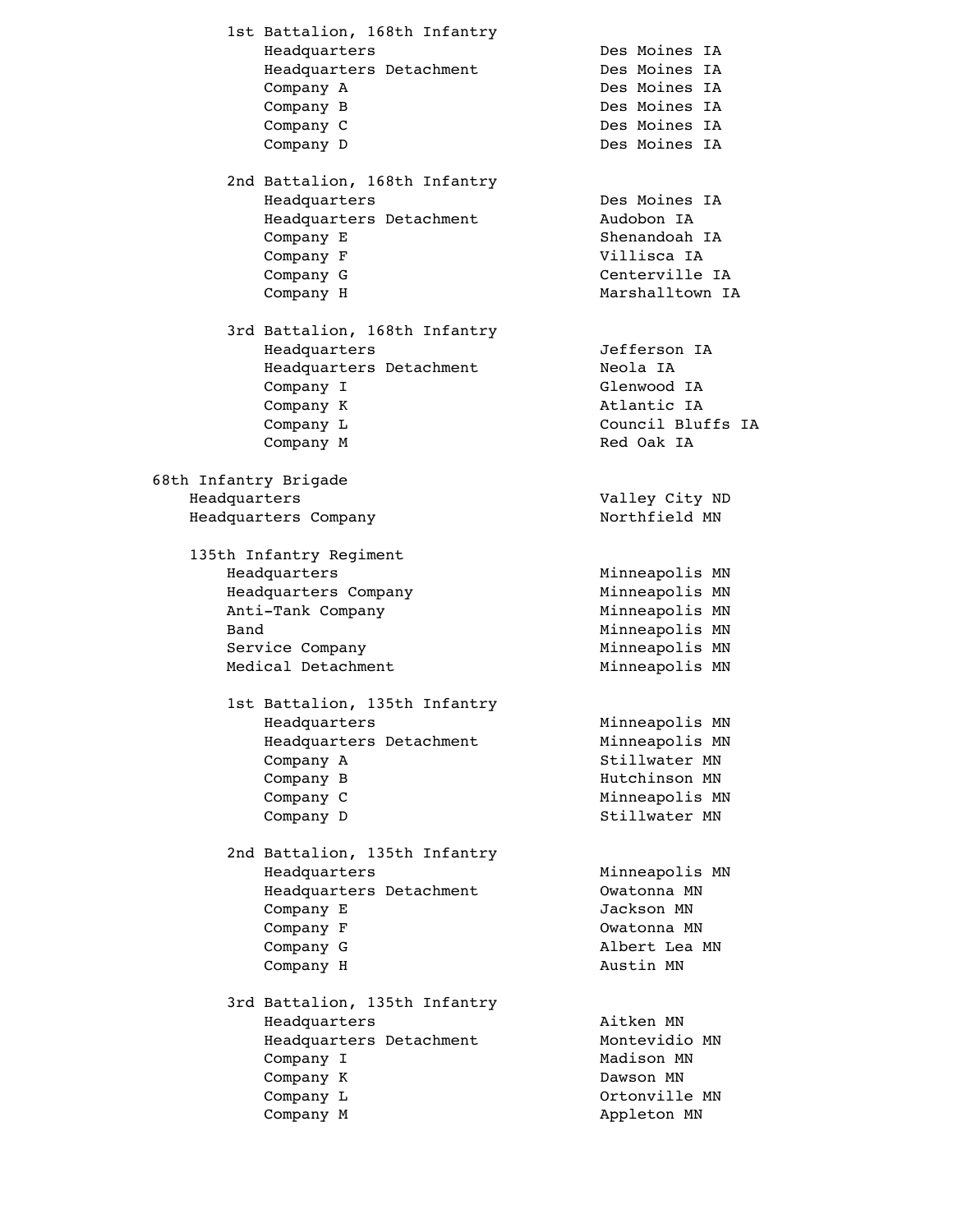164th Infantry Regiment Headquarters **Hillsboro** ND Headquarters Company Fargo ND Anti-Tank Company **Lisbon** ND Band Lisbon ND Service Company **Edgeley ND**  Medical Detachment Devils Lake ND 1st Battalion, 164th Infantry Headquarters Cavalier ND Headquarters Detachment Cavalier ND Company A Bismarck ND Company B Fargo ND Company C Grafton ND Company D Minot ND 2nd Battalion, 164th Infantry Headquarters Jamestown ND Headquarters Detachment Cando ND Company E Williston ND Company F Company Carrington ND Company G Valley City ND Company H Jamestown ND 3rd Battalion, 164th Infantry Headquarters Valley City ND Headquarters Detachment Minot ND Company I Wahpeton ND Company K Dickinson ND Company L **Hillsboro ND** Company M Grand Forks ND 59th Field Artillery Brigade Headquarters **Minneapolis MN** Headquarters Battery Minneapolis MN 125th Field Artillery Regiment Headquarters Duluth MN Headquarters Battery **Duluth MN** Band Duluth MN Medical Detachment Duluth MN 1st Battalion. 125th Field Artillery Headquarters Duluth MN Headquarters Battery **Duluth MN** Battery A Duluth MN Battery B Duluth MN Battery C Duluth MN 2nd Battalion. 125th Field Artillery Headquarters Minneapolis MN Headquarters Battery **Princeton MN** Battery D Milaca MN Battery E Pine City MN Battery F Anoka MN 151st Field Artillery Regiment Headquarters Minneapolis MN Headquarters Battery Minneapolis MN Band Minneapolis MN Medical Detachment Minneapolis MN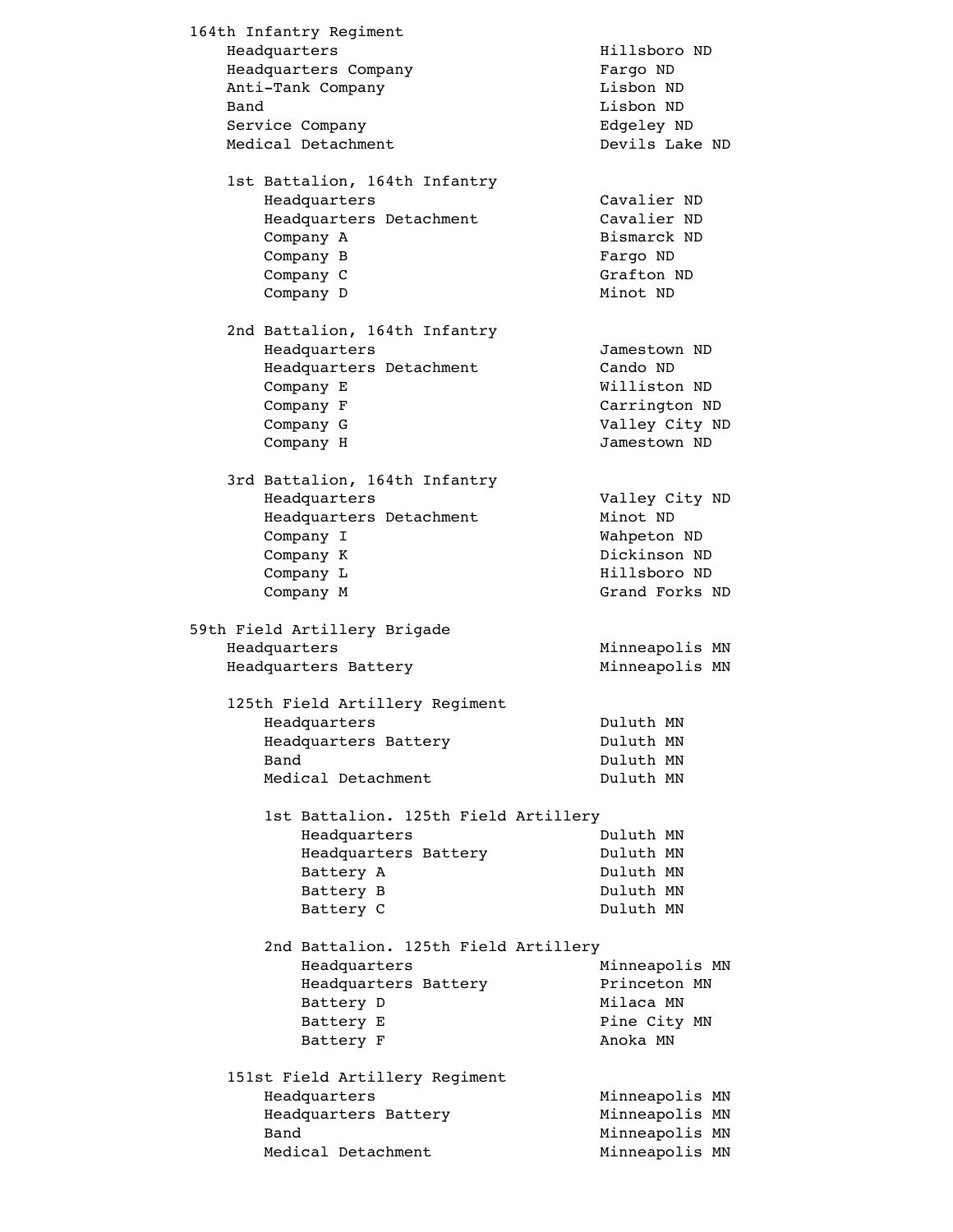1st Battalion. 151st Field Artillery Headquarters<br>
Headquarters Battery<br>
Minneapolis MN Headquarters Battery Battery A Minneapolis MN Battery B Minneapolis MN Battery C Minneapolis MN 2nd Battalion. 151st Field Artillery Headquarters Minneapolis MN Headquarters Battery Headquarters Battery Minneapolis MN<br>Battery D Minneapolis MN Battery E Minneapolis MN Battery F Minneapolis MN 185th Field Artillery Regiment Headquarters Davenport IA Headquarters Battery Davenport IA Band Davenport IA Medical Detachment Boone IA 1st Battalion. 185th Field Artillery Headquarters Davenport IA Headquarters Battery Clinton IA Service Battery **Service Battery** Clinton IA Anti-Tank Battery Cedar Rapids IA Battery A Clinton IA Battery B Davenport IA Battery C Davenport IA 2nd Battalion. 185th Field Artillery Headquarters Boone IA Headquarters Battery Sioux City IA Service Battery The Boone IA Anti-Tank Battery Boone IA Battery D Grand Junction IA Battery E Boone IA Battery F Boone IA 109th Engineer Regiment Headquarters Rapid City SD Headquarters and Service Company Rapid City SD Band Rapid City SD Medical Detachment Rapid City SD 1st Battalion, 109th Engineers Headquarters Brookings SD Company A Madison SD Company B Brookings SD Company C Huron SD 2nd Battalion, 109th Engineers Headquarters Lead SD Company D Hot Springs SD Company E Lead SD Company F Sturgis SD 136th Medical Regiment Headquarters **Ames** IA Headquarters and Service Company Burlington IA